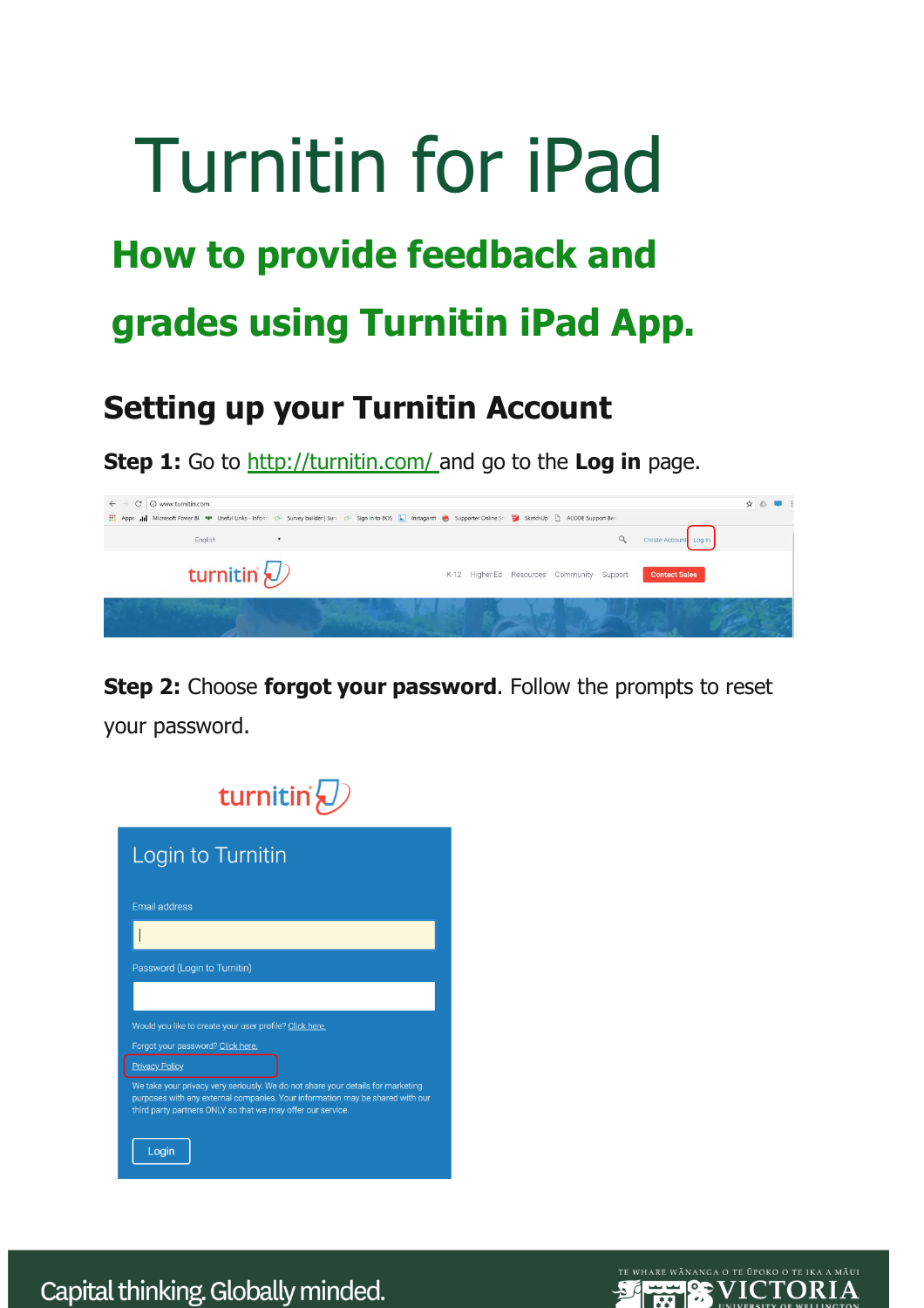# **Setting up your iPad App for Turnitin**

**Step 1:** In **iPad App Store** and search **'Turnitin feedback studio'**



**Step 2:** Click **'Get'** to Install App

**Step 3:** Login into the App using your **Victoria email address** and

## **password reset**



**VICTORIA OP**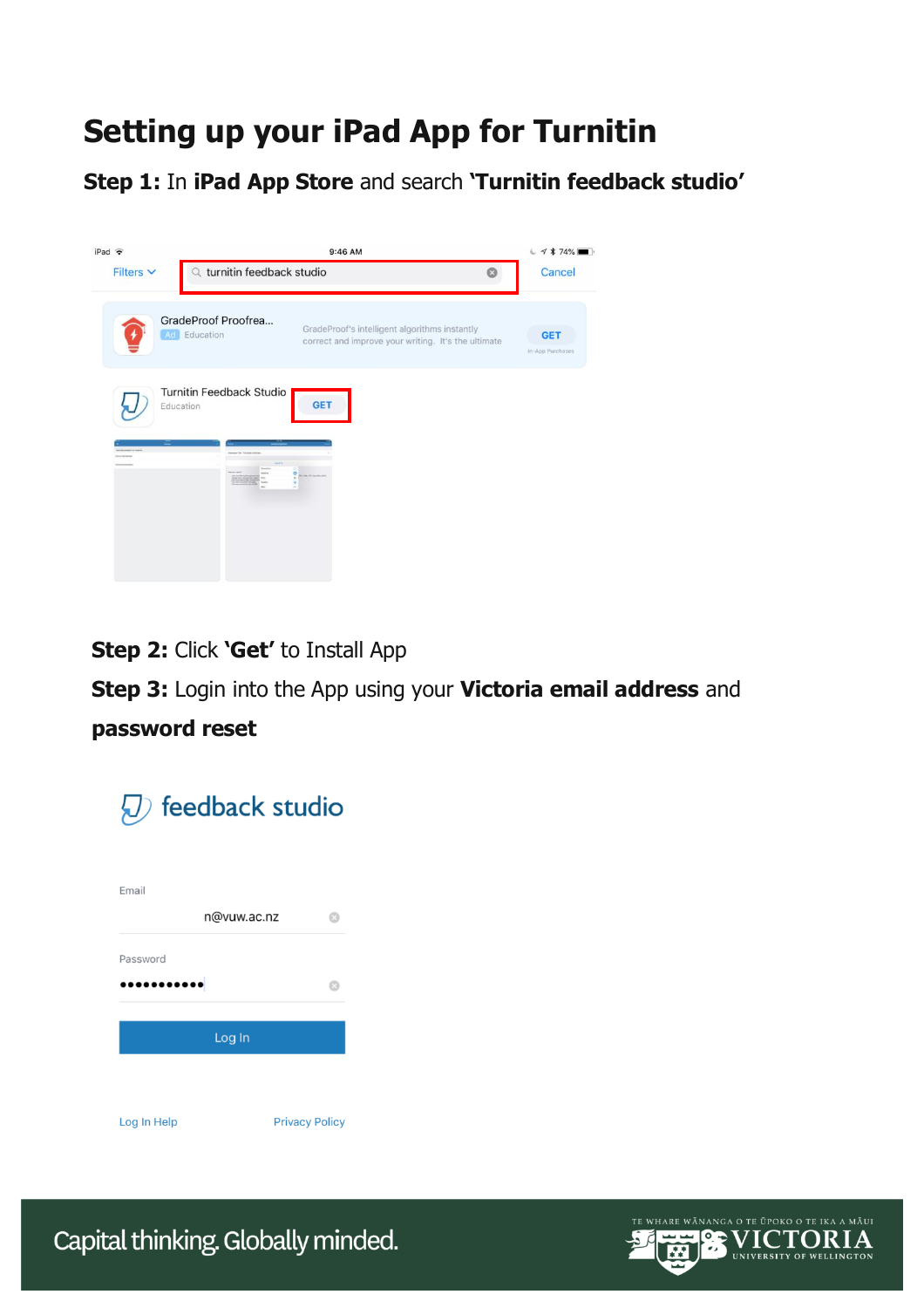**Step 4:** Select on the **Course** to access the Turnitin Assignment **e.g.** TestCourse\_94408\_1

| iPad $\widehat{\mathbf{\infty}}$<br>≡ | 10:01 AM<br><b>Classes</b> | $*$ \$70% |
|---------------------------------------|----------------------------|-----------|
| Course _94383_1                       |                            |           |
| stCourse _99240_1                     |                            |           |
| TestCourse_94408_1                    |                            |           |

#### **Step 5: Select** the relevant Turnitin Assignment

#### **e.g.** TII Tutor Training

| iPad $\Rightarrow$<br><b>く</b> Classes | 10:03 AM<br>TestCourse_94408_1 | $\sim$ * 69%<br>Q              |
|----------------------------------------|--------------------------------|--------------------------------|
| Workshop 18.1<br>Due 20-Mar-2018       |                                | 0 of 15 submitted<br>0 graded  |
| asst TOC TP<br>Due 29-Mar-2018         |                                | 1 of 15 submitted<br>0 graded  |
| TII Tutor Training<br>Due 06-Apr-2018  |                                | 13 of 15 submitted<br>6 graded |

# **Step 7: Select** an assignment to provide feedback and grade

**e.g.** Gray

| iPad $\Rightarrow$<br>estCourse_94408_1 | 10:04 AM<br><b>TII Tutor Training</b>    |         | $4868\text{ m}$<br>$\odot$<br>Q |
|-----------------------------------------|------------------------------------------|---------|---------------------------------|
|                                         | All<br><b>Not Submitted</b><br>Submitted |         | <b>J</b> <sup>o</sup> Sort      |
|                                         |                                          |         |                                 |
| jan,<br>(Grading Template Used)         | 26-Jun-2018 0                            | 0/50    | $N/A$ $\bigcirc$                |
| Ad<br>(Grading Template Used)           | 26-Jun-2018 <b>O</b>                     | 0/50    | $N/A$ $\bigcirc$                |
| Gray,<br>ignore submission              | 19-Apr-2018 <b>O</b>                     | $-1/50$ | $0\%$                           |

The assignment open as a pop-up

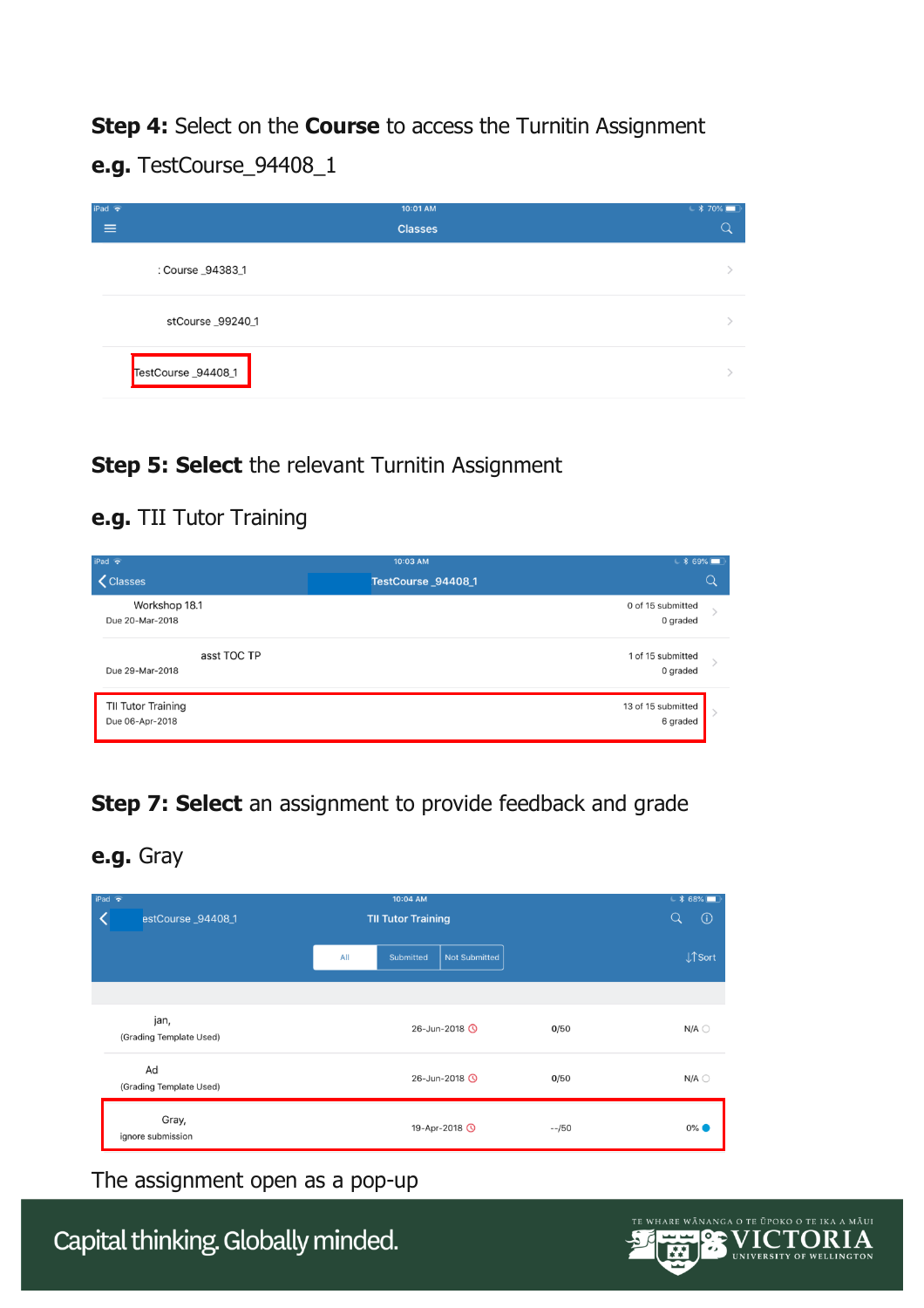## **Step 8: Click** on any of the following options in **Red Box** to provide

feedback

| $Pad \approx$     |                                                | 10:08 AM                                                            | $* 67\%$                   |
|-------------------|------------------------------------------------|---------------------------------------------------------------------|----------------------------|
| Close             |                                                | Gray   ignore submission                                            | $-150/$<br>(i)             |
| <b>Ell</b> Rubric | Summary Comment                                | Voice Comment                                                       | <b>I.</b> Similarity       |
| mment             |                                                |                                                                     |                            |
|                   |                                                |                                                                     |                            |
|                   |                                                |                                                                     |                            |
|                   |                                                |                                                                     |                            |
|                   |                                                |                                                                     |                            |
|                   |                                                |                                                                     |                            |
|                   |                                                |                                                                     |                            |
|                   |                                                | <b>Blackboard Courses</b>                                           |                            |
|                   |                                                |                                                                     |                            |
|                   |                                                | How to Request a Blackboard Course from                             |                            |
|                   | A Template                                     |                                                                     |                            |
|                   |                                                | Go to the ITS webpage (https://www.victoria.ac.nz/its) and log into |                            |
| <b>ResolveIT</b>  |                                                |                                                                     |                            |
|                   |                                                |                                                                     |                            |
|                   | <b>VICTORIA</b>                                |                                                                     | Contact Us                 |
|                   | <b>ION TECHNOLOGY SERVICES</b>                 | $1$ of $4$                                                          | VICTORIA UNIVERSITY HOME = |
|                   | Staff Services<br>Student Services<br>About Us | Information and Policies                                            |                            |
|                   |                                                |                                                                     |                            |

# To access student's submission info **Click** on **'i'**



TE **VICTORIA**  $\bullet$ UNIVERSITY OF WELLINGTON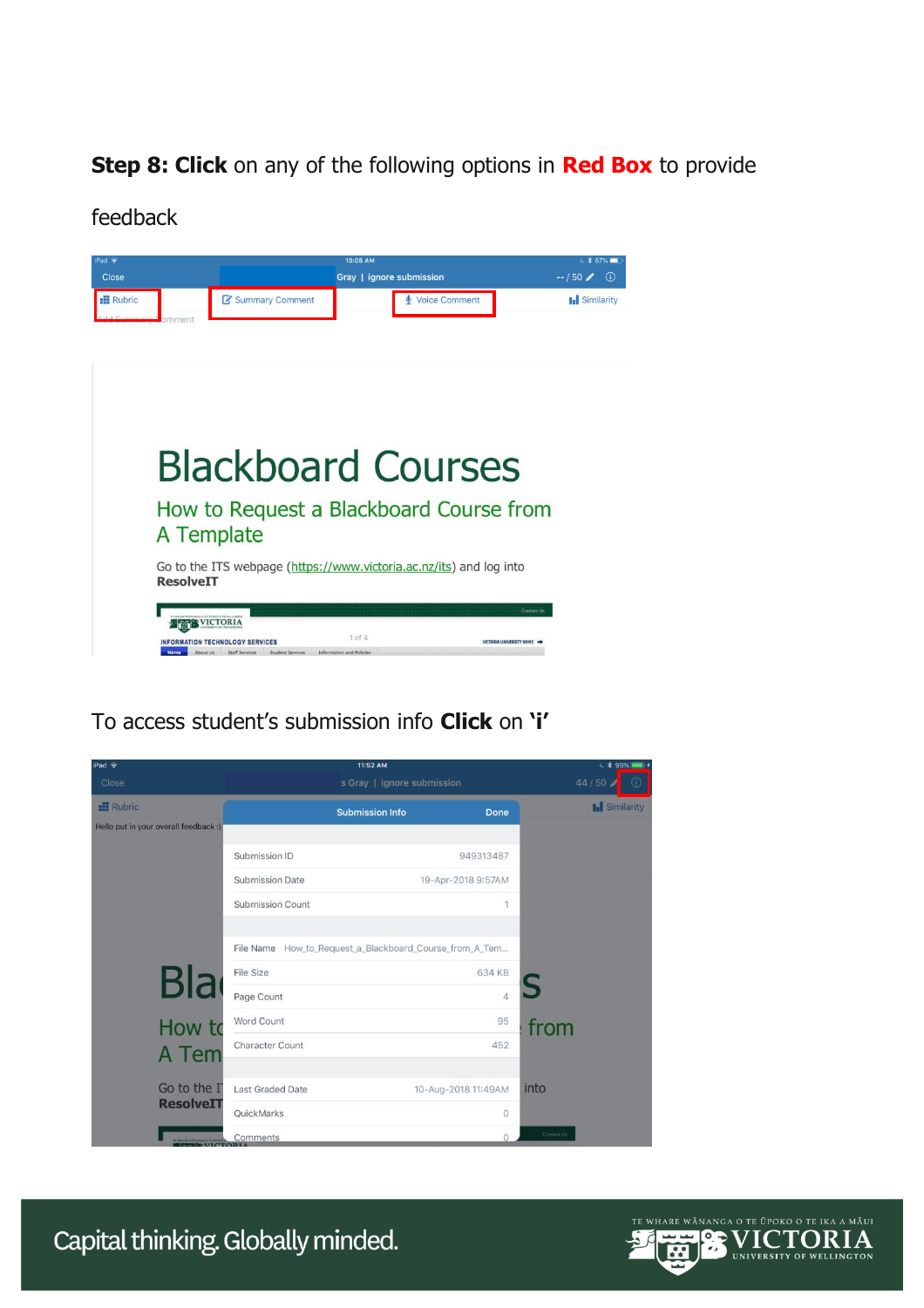**To score** a Rubric click on the relevant cells and once rubric is scored

| $\sqrt{28}$ 72%<br>10:38 AM<br>iPad $\Rightarrow$ |  |                                                                    |                         |                             |  |
|---------------------------------------------------|--|--------------------------------------------------------------------|-------------------------|-----------------------------|--|
| $\times$                                          |  | What is Money Laundering: 44.00/50.00 (88.00%)<br>Apply % to Grade |                         |                             |  |
|                                                   |  | <b>Satisfactory</b>                                                | <b>Good Performance</b> | <b>Exceeds Expectations</b> |  |
| Organisation                                      |  | 6.00                                                               | 8.00                    | 10.00                       |  |
|                                                   |  |                                                                    |                         |                             |  |
| Clarity                                           |  | 6.00                                                               | 8.00                    | 10.00                       |  |
|                                                   |  |                                                                    |                         |                             |  |
| <b>Understanding</b>                              |  | 6.00                                                               | 8.00                    | 10.00                       |  |
|                                                   |  |                                                                    |                         |                             |  |
| <b>Application</b>                                |  | 6.00                                                               | 800                     | 10,00                       |  |

# click **'Apply to Grade'**

## To provide **Inline Feedback** Click anywhere on the screen



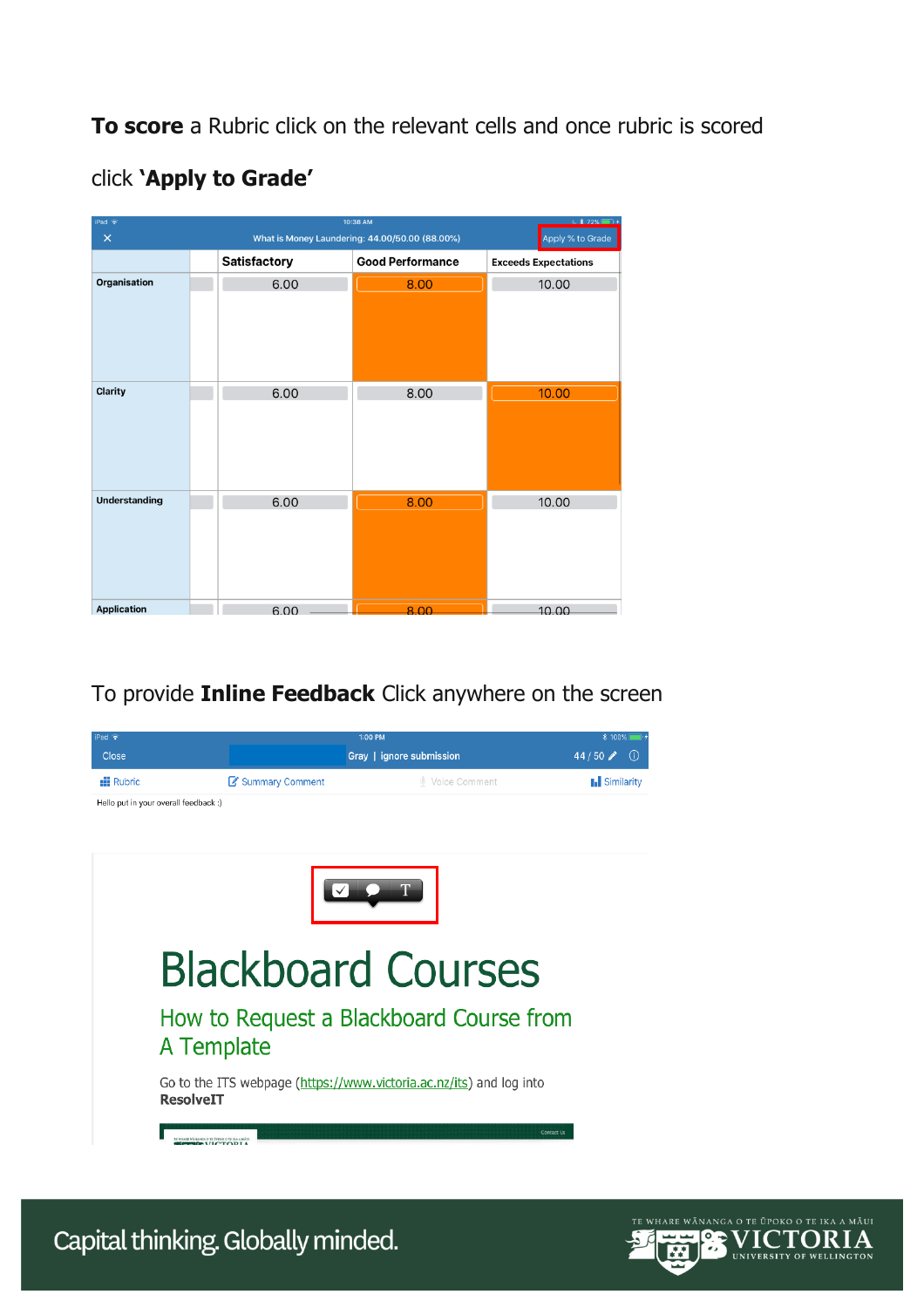To assign an Inline Feedback to rubric criteria **Click** on **'Assign** 

# **Criterion'**

| ۱n                 | <b>Comment</b>   |                    | <b>* 100%</b><br>$\overline{O}$ | $\odot$ |
|--------------------|------------------|--------------------|---------------------------------|---------|
| <b>Add Comment</b> |                  |                    | <b>Similarity</b>               |         |
|                    | Assign Criterion | None $\rightarrow$ |                                 |         |
|                    | <b>Delete</b>    |                    |                                 |         |

# Select any Text to **Highlight and Comment**.



**Change highlighter color** by **Clicking** on **'Highlight Color'**

| <b>Comment</b>         |                       |
|------------------------|-----------------------|
|                        |                       |
| <b>Add Comment</b>     |                       |
|                        |                       |
|                        |                       |
|                        |                       |
| Assign Criterion       | None<br>$\rightarrow$ |
| <b>Highlight Color</b> | <b>Blue</b>           |
| <b>Delete</b>          |                       |
|                        |                       |

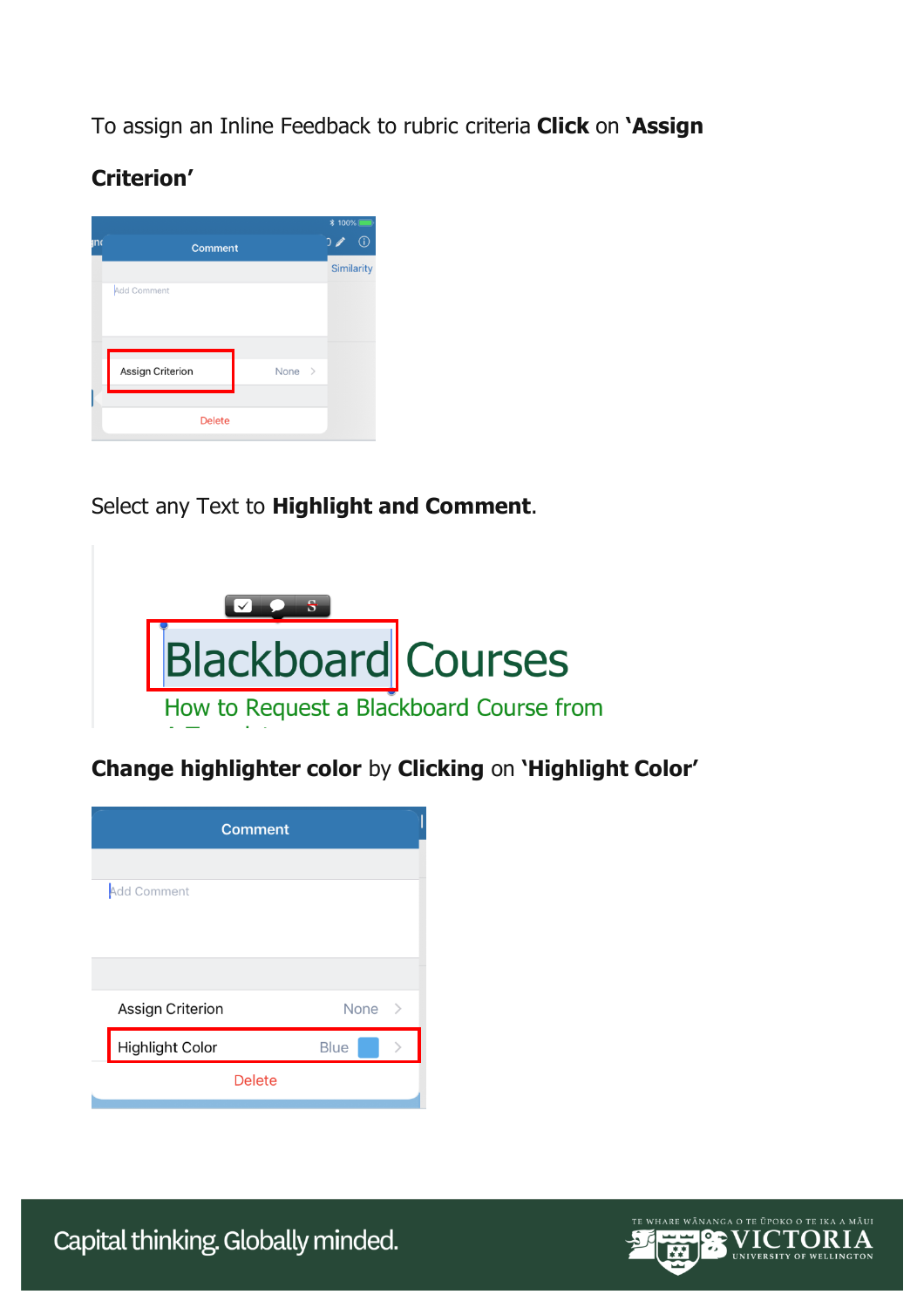To access similarity report **Click** on **'Similarity.'** To drill down into a

similarity click on the individual similarities.



For **Oral Feedback Click 'Voice Feedback'** for **'Recording Bar.'**



**a: To record** Click **Record** in **Yellow Box**

**b: To stop** Click **Record** in **Orange Box**